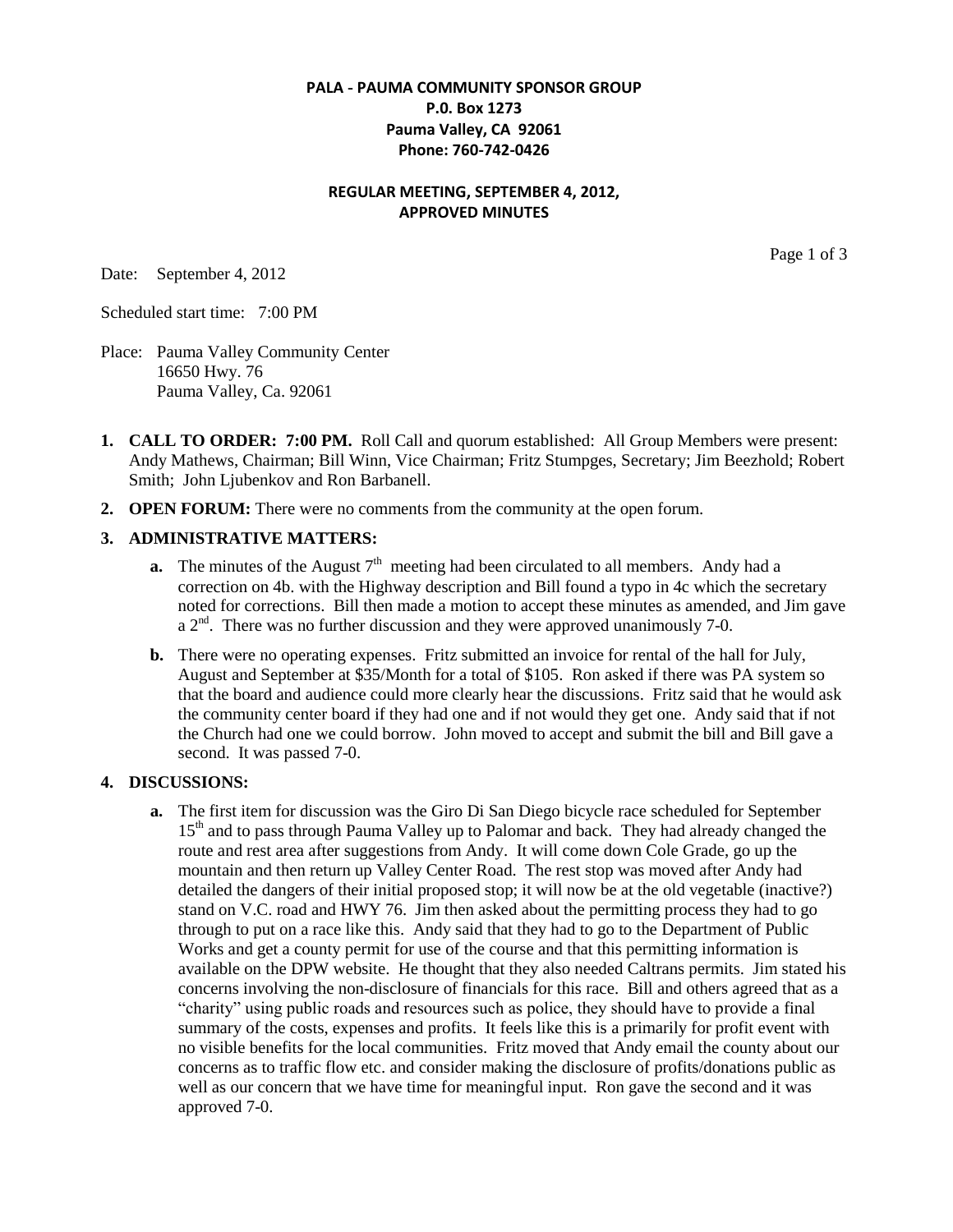**b.** We then continued discussing our priorities regarding remediation of traffic and other impacts by new developments. Andy had sent us a draft summary of our traffic concerns for discussion. We are to review this summary, add discussion, comments and suggestions, and agree on positions and actions that we may or may not take with the county. Andy's summary is being made Addendum 1 to these minutes. Ron said that this is a brilliant document, but it's enforcing it that will be the problem. Ron feels that we need to take a strong stand on all of these issues, as in the Warner Ranch development which assaults most of these issues directly. He said that there are promises made that are not kept and issues just become so large that they are impossible to fix. Bill countered that most of the problem lies within State, not county jurisdiction. Andy asked Robert Smith if he had had any communications with Caltrans about the signalization of Pauma Reservation Road and State Hwy 76? Robert said no. Andy described this intersection project as an example of just what a mess some projects can become. They started the signalization and road improvement and now say that they made a mistake in design and have to go back and redesign it. They said there is no money and it will be late this year before they can address it.

Andy then asked Nikki Symington, Public Relations representative to the Rincon Tribe what she had heard. She asked if we had read Rincon's responses proposed by them to the mitigation issues. She said that some of our issues now are addressed there and she was hoping to get some response from us. Also, she said that the Chairman was not going to meet with the county until sometime next month and he was aware of our administrative issues over moneys being available when needed. The first things they addressed are the mitigation issues that we have a copy of. We and other planning groups had 3 months ago said that we would write the county and ask for an informal meeting with the County and State traffic people and the Tribes and planning groups. We wanted to informally discuss the issues around funds being available to complete projects on time, instead of "*sometime* the monies will be available to finish the project *someday*!" Andy said that we had nailed down our priorities but that other groups needed more time before they could propose a meeting. Nikki said that Oliver Smith had said that the supervisor was not going to meet with the planning group. Nikki said that their Chairman, Mazzetti, who is on the Caltrans Advisory Board, met with Horns Chief of Staff, Dustin Steiner , and they agreed to meet over their issues with mitigation fees. She feels that the tribes are very willing partners in solving the traffic issues and that they want to find an agreement. She said that Bill Horn's office agreed to meet with the tribes, Caltrans, and several planning groups to discuss these issues. Robert Smith said that it was important to work through the county as the lead agency on road issues with Caltrans (State Highways). Andy asked Robert if he had approached any state legislators about traffic issues, to which Robert said that he hadn't because he relies on the county as the lead agency to deal with them. Nikki commented that the county moved projects forward somewhat like a sort of Ponzi scheme, the next project paying in some way for projects that have gone forth, but financial obligations to complete mitigation projects are often incomplete or inadequate to deal with the even more traffic and other problems generated. Therefore the need arises to approve the next big development for infrastructure. It seems that a couple of developments put in their agreed upon "fair share" and then the state waits until they can get more development moneys because there is not enough in the pot, and the State hasn't committed funds because it is not a priority project. Nikki said that this cycle might be broken by using the legally binding Joint Powers Agreement. She and Robert had said that through meetings and discussions they might find a way to allow financing with bonds or borrowing against the tribe's rights to dedicated additional federal and Caltrans highway transportation funds. Andy asked what we could do to try to promote the JPA's and then offered to write articles about it in the news and directly to Horn's office promoting this possibility. Nikki agreed to help with information on JPAs and said that with a meeting we could more easily identify the traffic issues and then find ways to fund them. Everyone agreed that this was what we should be working on. Bill made a motion that Andy get the needed information on the possible use of JPA's together and distribute it to county, Caltrans and media. John gave the second and it passed 7-0. Ron then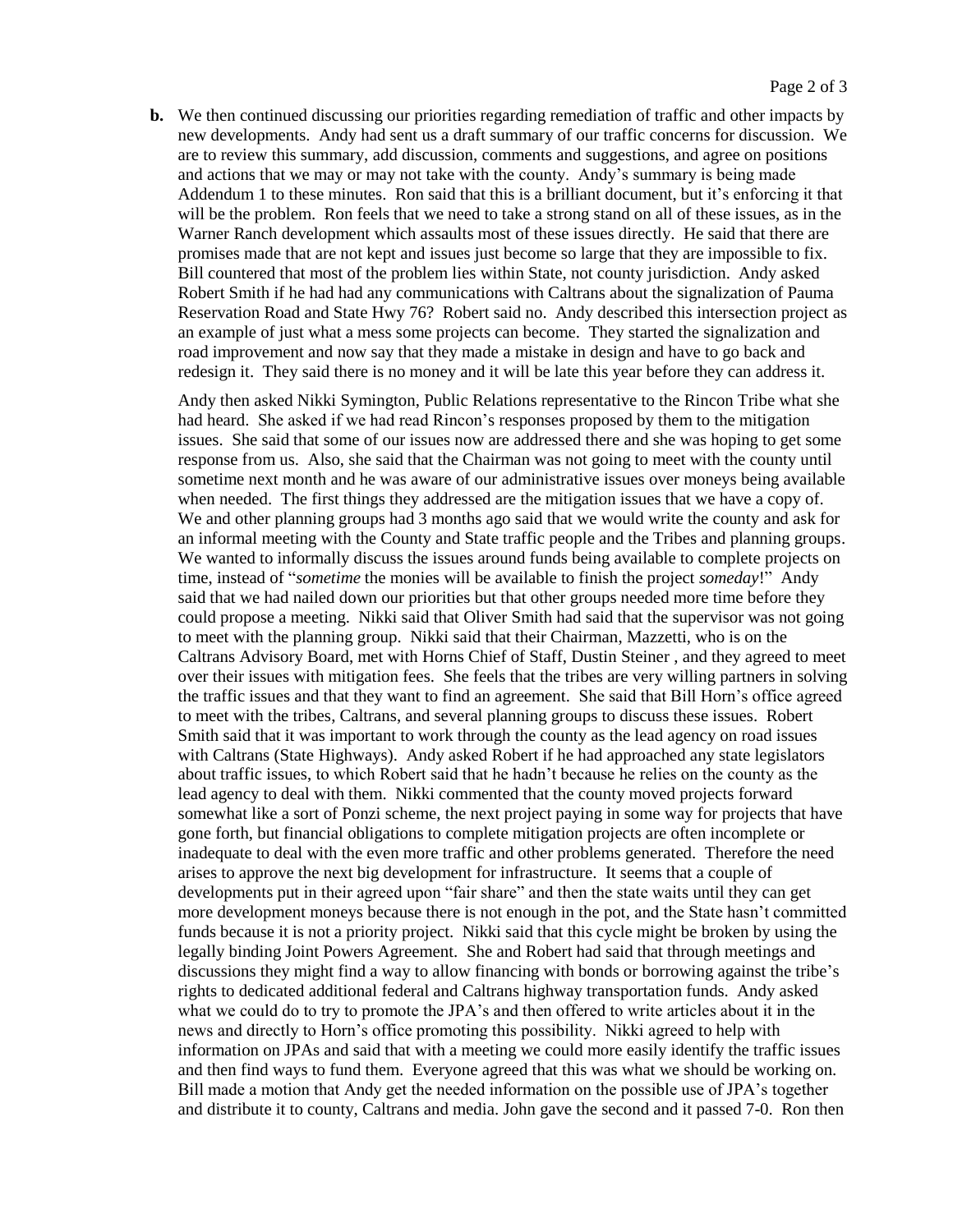added that we need to be entirely firm in demanding that new developments pay for all needed improvements and in a timely manner. Andy then mentioned the difficulties in dealing with Caltrans about the signalization at Hwy 76 and Pauma Road. Robert offered to contact someone to get more information about the delayed project. Ron brought us back to the problem of ensuring that the infrastructure is fixed before developments are allowed to be built. We discussed that the refusal of people to increase their taxes to fix problems that have accumulated was one of the reasons that the county relies on developers to fund infrastructure projects.

After various other general discussions, Nikki then mentioned that the Rincon responses to the county for their expansion project mitigation proposals are available on the Rincon website. She was hoping to get our comments. The response has been there since August  $7<sup>th</sup>$  and most of us were just finding out; so we needed until next month to discuss Rincon's proposed solutions to the issues raised.

**c.** Our attempt to coordinate communications with other nearby planning groups such as Valley Center, Rainbow and Fallbrook was put on hold until next meeting because there were no other representatives present. We discussed ways to get us out to their meetings. It was agreed that we will circulate their meeting dates and allow us each to attend on our own initiative.

Fritz then mentioned Andy's "Late Hit Policy" letter to Sarah Aghassi, Deputy Chief Administrative Officer, SD County. He felt that being informed of projects in our district before they are planned in such detail as to make them difficult to change, was important and should be added to next month's agenda.

#### **5. ADJOURNMENT:**

Robert moved to adjourn, John gave a second, all were in favor and the meeting was adjourned at 8:10 PM

#### Fritz Stumpges, Secretary, PPCSG

These minutes were approved at the October  $2<sup>nd</sup>$  meeting, 5-0.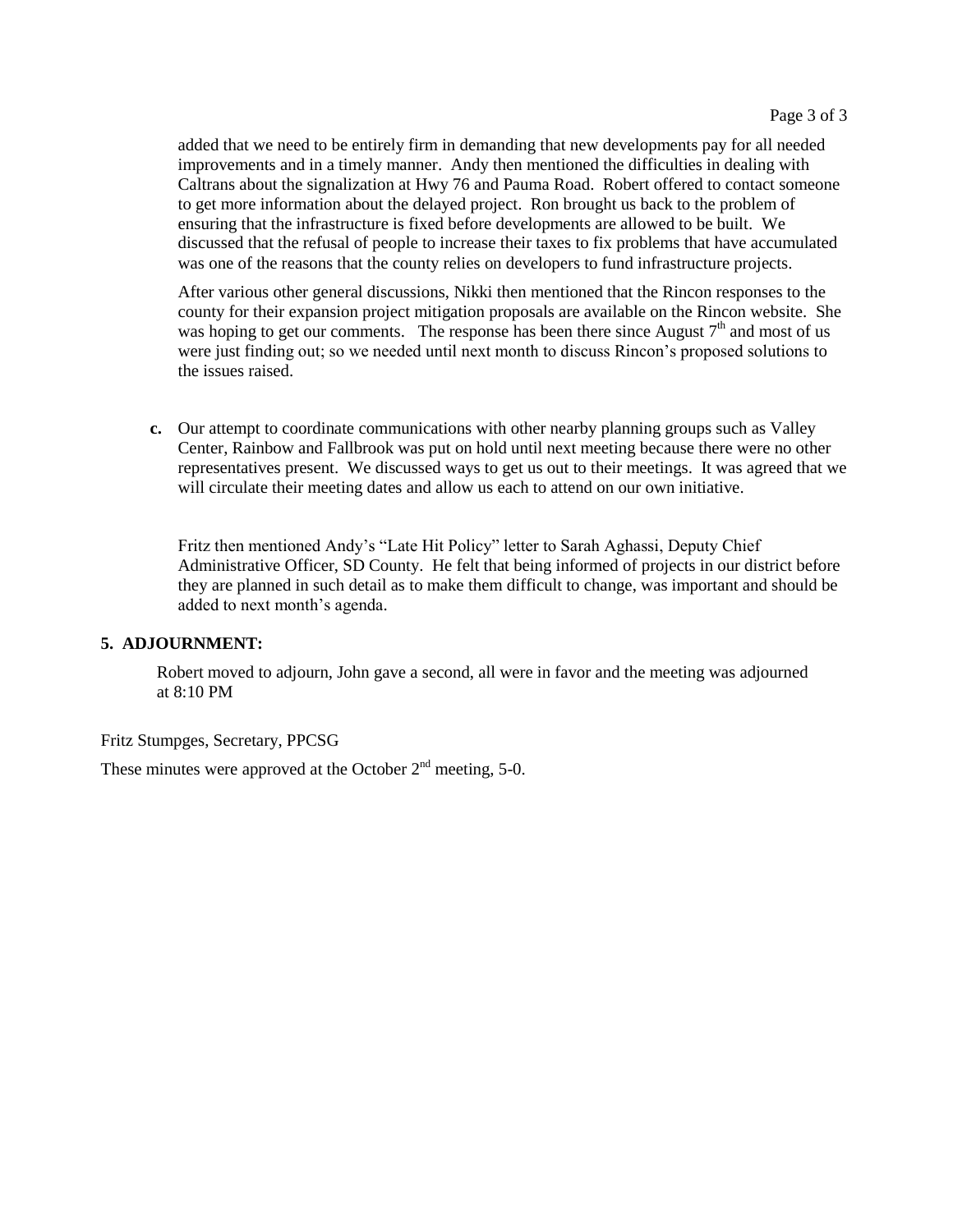# Summary of Concerns of Pala Pauma Community Sponsor Group regarding traffic volumes on local County Roads and State Highways.

This document is a summary of concerns of the Pala Pauma Community Sponsor Group (""PPCSG") that have been developed in various public meetings regarding traffic volumes on local County Roads and State Highways and expressed in comparable form regarding traffic impacts of developments (each a "Project"), such as the expansion of Harrah's casino, the potential of a Warner Ranch development, etc., in and proximate to the PPCSG area.

## I. Mitigation Finance

PPCSG would like to see each Project, the County, and Caltrans (if appropriate) enter into an agreement (in intergovernmental form if appropriate) that provides for:

- i subscription of all the monies for mitigation by the Project upon inception of construction; and,
- ii impounding of all such subscribed monies to ensure their actual use for the intended purpose(s); and,
- iii an enforceable obligation for timely subscription on the parts of fair share contribution parties other than the Project such that their monies will be immediately available upon demand of the mitigation authority; and,
- iv detailed timelines for each of the mitigation actions for each Project so that Direct Impacts are mitigated no later than the completion of the Project, and ideally coincident with the phase of the Project which creates the requirement for mitigation, and Cumulative Impacts are mitigated so as not to experience a LOS below C.

PPCSG is of the view that, while traffic mitigation in a Project proposal will not result in the same quality of life subsequent to the Project as before the Project, there is no certainty that even the mitigation proposed will be realized in a timely manner, or maybe at all. The achievement of the mitigation depends to a large extent upon agencies and entities, other than the Project, (i) contributing the cost balance not provided by the fair share contribution of the Project and (ii) often carrying out the civil engineering works.

## II. SR-76

PPCSG would like to see a plan immediately developed and quickly implemented for SR-76 that, while protecting the desirable effects of its classification as a County Scenic Highway, ensures that SR-76 will not continue to increasingly become a traffic bottleneck with a high accident rate, thereby practically impeding safe development and growth. That plan should recognize that:

- i the acceptance of LOS E/F as set forth in the County General Plan Update will ensure that this State Highway will not safely and conveniently meet the needs of present and future residents and visitors using it as the only east to west route serving a large geography; and,
- ii operating improvements, such as extended sight lines, adequate bidirectional passing lanes, increased radii of horizontal and vertical curves, etc., and continuous enforcement of the Vehicle Code, are therefore necessary now, let alone to serve future growth, and should be accorded the highest priority; and,
- iii the condition of SR-76 must be developed so that the prohibition of Over-length Bus  $\&$ Motorhome vehicles in excess of 40' on SR-76 west of its intersection with Pala Mission